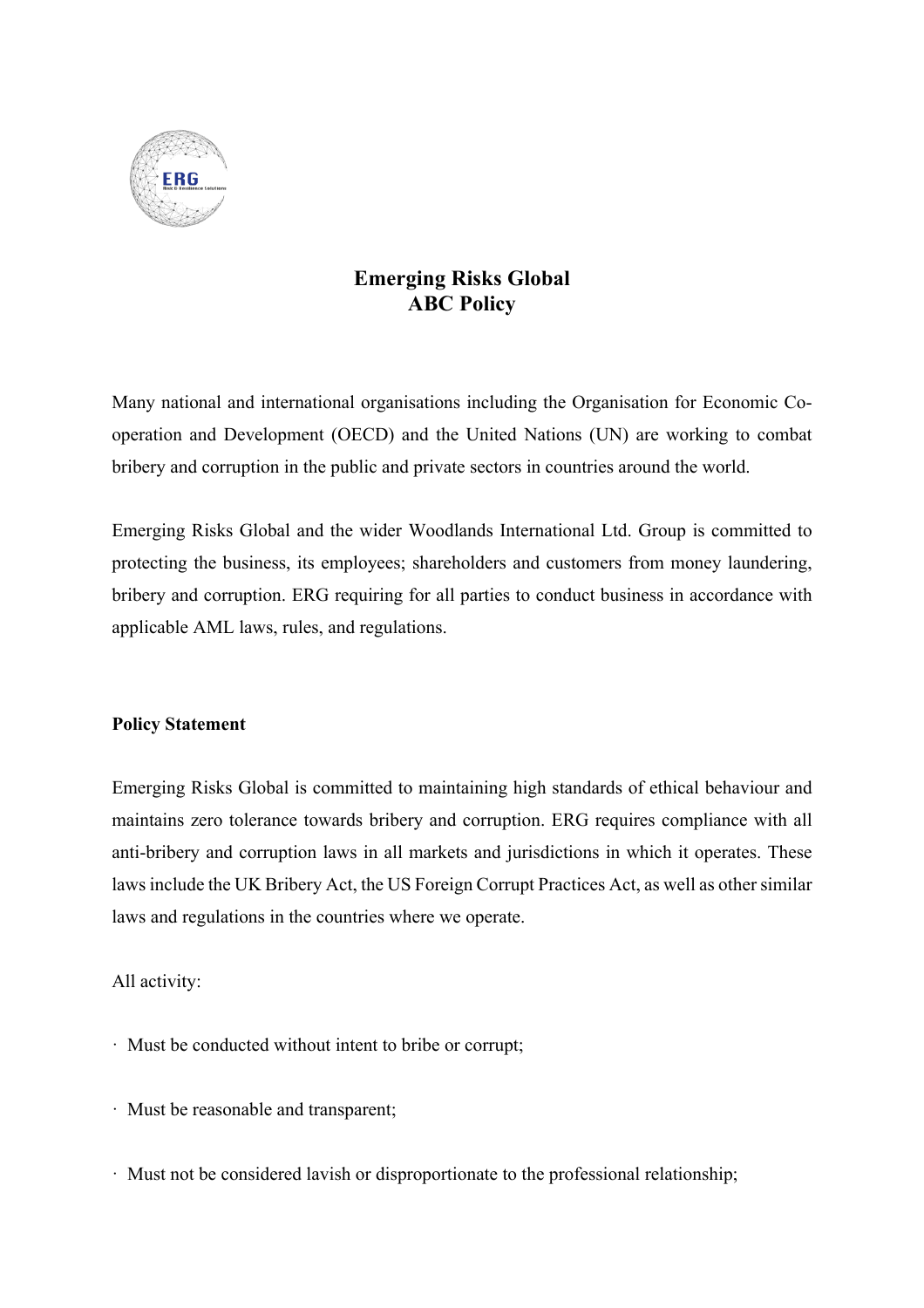· Must be appropriately documented with business rationale; and

· Must be authorised at an appropriate level of seniority.

## Must not:

· Offer, promise, give or authorise others to give or agree with anyone else to offer, promise, give or authorise others to give, anything of value, directly or indirectly, to any party, or to influence any Public Official; or

· Solicit or receive anything of value, directly or indirectly, from any party; or

Offer or provide a facilitation payment (exceptions may be permitted in limited circumstances where an employee's health, safety and/or liberty is at risk); in order to improperly obtain or retain business or otherwise gain an unfair advantage in business.

All ERG employees are required by policy to have appropriate controls in place to manage risks and maintain records when offering or accepting gifts, entertainment, sponsorships, travel & accommodation or other advantage or when engaging in charitable giving, political expenditure or recruitment.

Recruitment must be merit-based, fair, and in keeping with the stringent hiring standards applied by ERG. Hiring, in paid or unpaid, temporary or permanent roles, must not be used to improperly influence third parties or to improperly obtain or retain business or an advantage in business.

**Third Party Risk:** Appropriate due diligence and controls are applied to any third parties engaged, to ensure that they comply with the letter and spirit of applicable anti-bribery legislation and regulation.